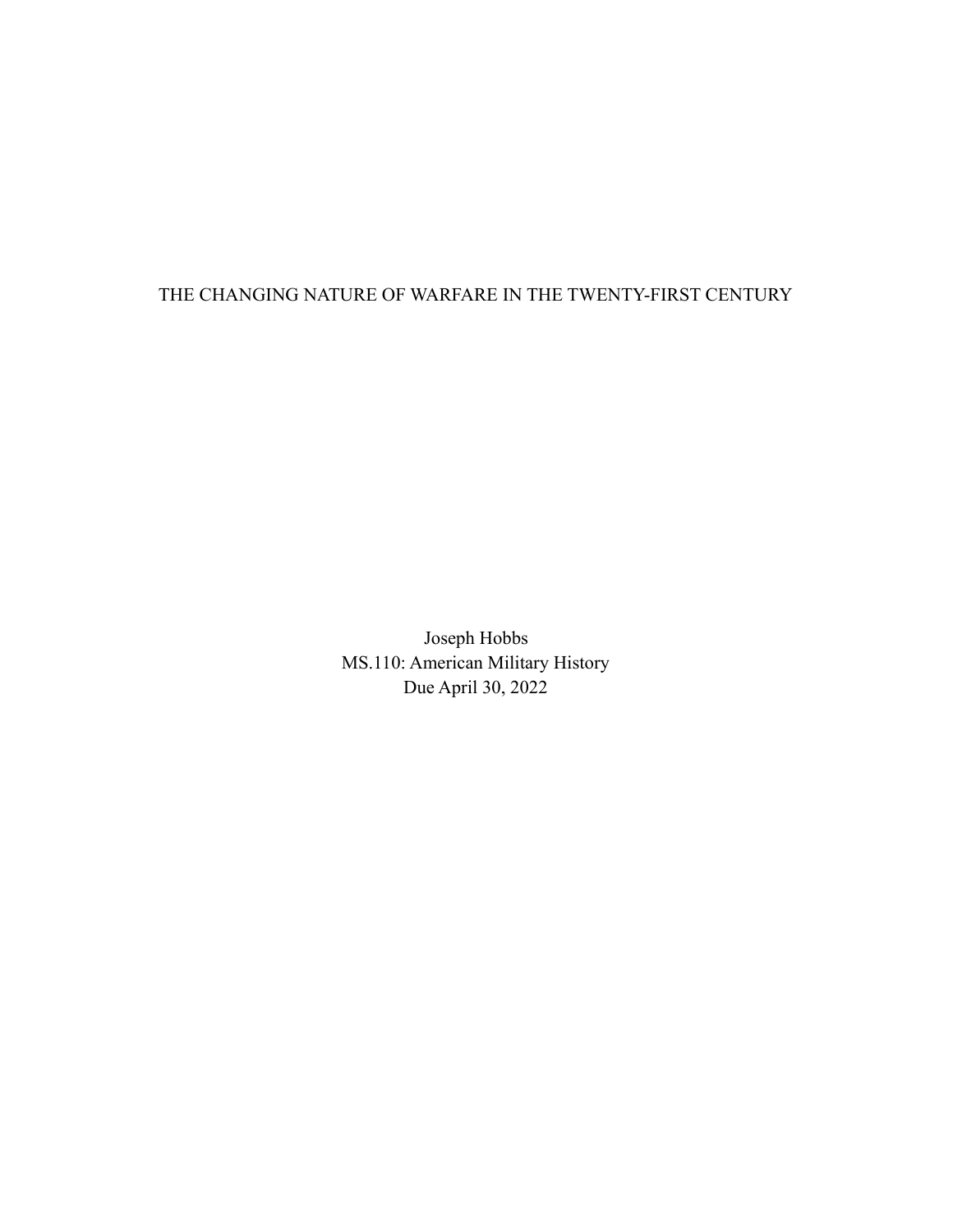Warfare is as old as humankind itself. Remaining intertwined with human nature, the principles of warfare are an invariant in our society, unweathered by the passage of time, the quickening pace of technological improvement, and the chaos of changing political boundaries. In his book *On War*, the renowned classical war scholar Carl von Clausewitz tells us that warfare is "an act of force to compel our enemy to do our will"<sup>1</sup>. If we are to investigate the changing nature of warfare in the twenty-first century, we must first understand changes in the nature of that defining act of force. And to do that, we look at one of the greatest changes on the international stage in the last 20 years: the advent of the Internet. Between 2002 and today, the number of people connected to the Internet has increased nearly by a factor of ten<sup>2</sup>, drastically changing the means through which groups may leverage the elements of national power to wage warfare. Most notably, the two significant changes to this defining act of force are in the increase of psychological operations against civilian targets and the new threat of cyber operations against economic and military-economic structures.

The cost to conduct psychological operations has decreased unlike ever before in human history. The Department of Defense defines psychological operations as the "planned operations to convey selected information and indicators to foreign audiences to influence their emotions, motives, [and] reasoning"<sup>3</sup>. Psychological operations target a key element of warfare: the civilian population. The civilian population's importance is best explained by Clausewitz's "paradoxical trinity" of war<sup>4</sup>. The trinity of warfare consists of the government, the military, and the people. The people's support gives legitimacy to the government and to its military; without it, neither the government nor the military is capable of operating. Therefore, waging war in the

<sup>1</sup> Clausewitz, *On War*, 75.

<sup>2</sup> Roser, Ritchie, and Ortiz-Ospina, "Internet."

<sup>3</sup> Department of the Army, *ATP 3-13.1*, 3-5.

<sup>4</sup> Clausewitz, *On War*, 89.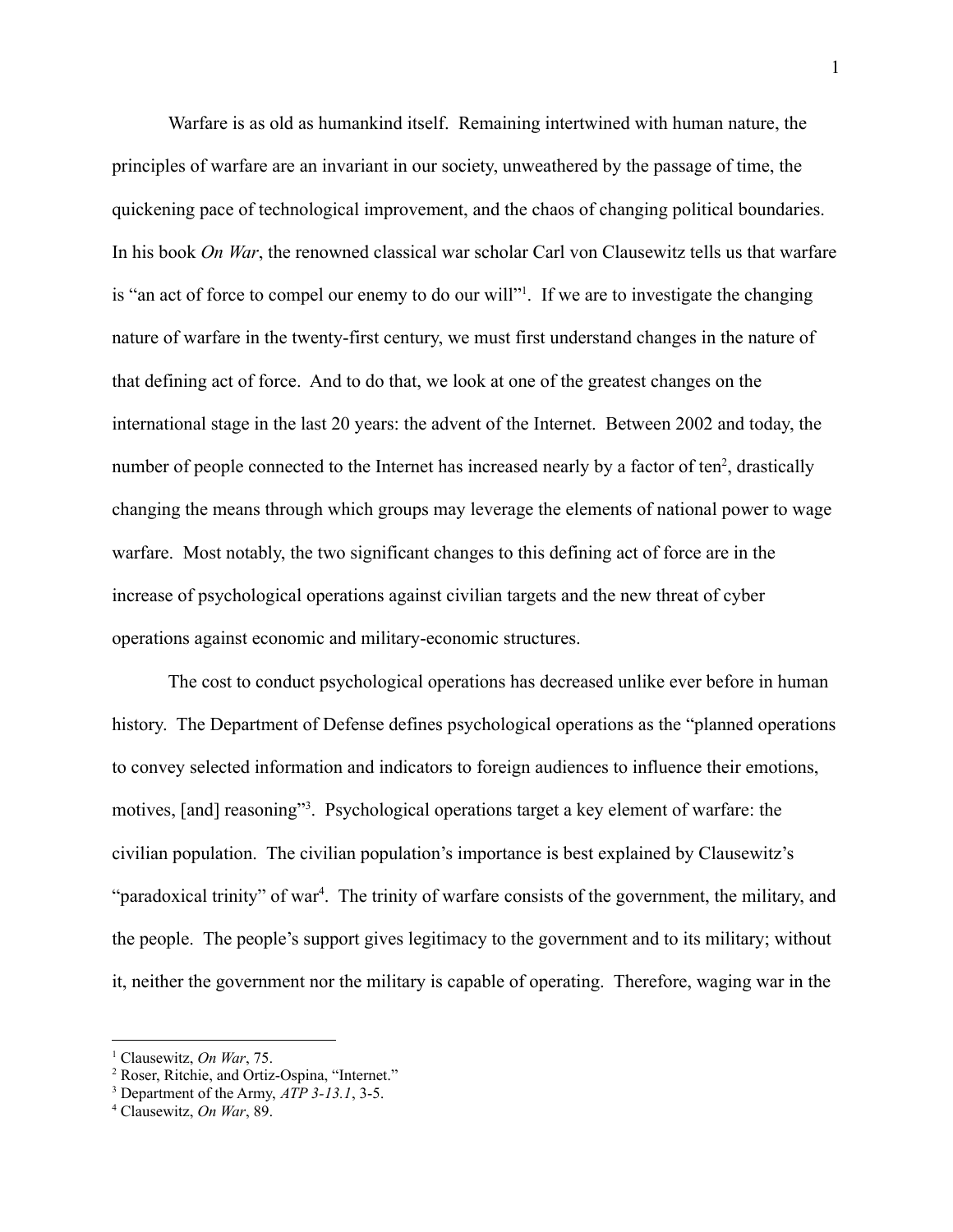psychological domain (and specifically the sector of the psychological domain that exists through the Internet) means changing public opinion and undermining support for governmental and military operations. The government (and its military) operates at the leisure of the people; if a nation can convince its enemy's people that their government is corrupt, incapable, or otherwise illegitimate, the government's ability to leverage diplomacy, information, military, and economy will decrease drastically.

We observe that the advent of the Internet functions as a powerful tool through which our adversaries are easily able to increase their capability for psychological operations. And our adversaries show no mercy; many highly active areas of political debate in the United States are fueled on a daily basis by social media "trolls" working at the Internet Research Agency (IRA), a Russian corporation headquartered in St. Petersburg<sup>5</sup>. Through its psychological operations, the IRA attempts to undermine the American trinity of warfare through decreasing popular support and increasing perceived levels of corruption of the U.S. government.

Since its emergence into popular usage, certain corners of the Internet have been ablaze with arguments around personal and collective identity, primarily race, sexuality, and religion. In recent years, many of these arguments have experienced a paradigm shift towards subjects such as the Black Lives Matter movement, immigration policy, the LGBTQ+ community, and the ongoing discussion regarding the future of Second Amendment rights. "The Tactics and Tropes of the Internet Research Agency" by data analysis company New Knowledge, made publicly available by the University of Nebraska at Lincoln, analyzes the IRA's behaviors during the time window leading up to, during, and immediately following the 2016 presidential election. The analysis by New Knowledge revealed that the IRA targeted communities with personal

<sup>5</sup> Thompson and Lapowsky, "Russian Trolls Divide America."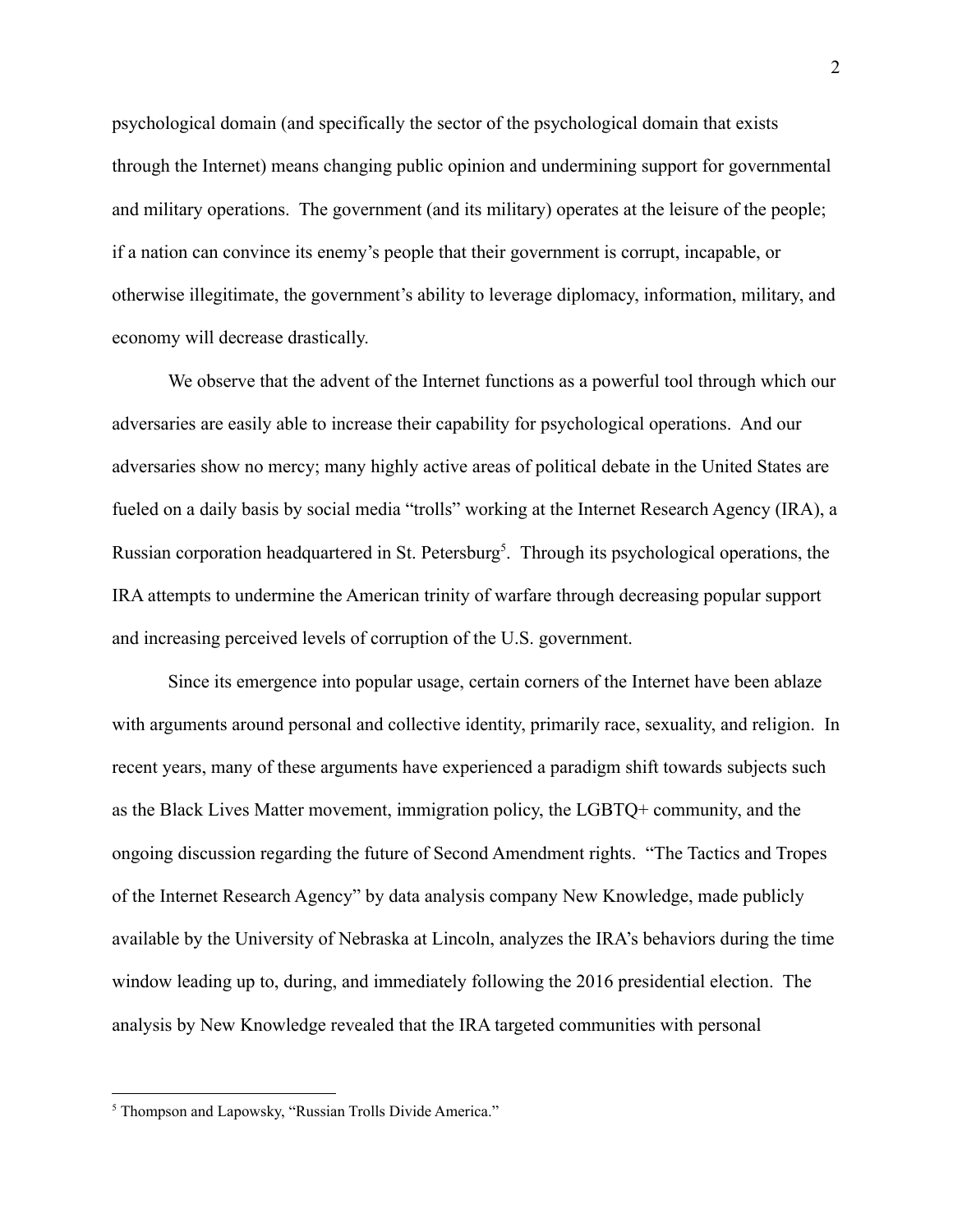connections to the aforementioned issues to create increased tribalism, especially among U.S. voters.

The IRA's misinformation campaign during the 2016 election was unprecedented in its breadth, depth, and scope, reaching across multiple social media platforms and used both humans and bots to create content. Black Lives Matter and police brutality were far and away the primary subject of the IRA's propaganda efforts. New Knowledge found 1,107 videos on YouTube that were created by confirmed or suspected IRA accounts, of which 1,063 (96%) were focused on Black Lives Matter or police brutality in the United States. New Knowledge also provides a list of 16 domain names, attributing their registration to the IRA during the 2016 election cycle. 10 (63%) of these domain names are connected to the ongoing Black power culture war in the United States. Eight of them contain the keyword "black" and the remaining two are "dntshoot.com" and "donotshoot.us", clearly referring to police brutality in the United States<sup>6</sup>.

Instagram activity followed similar trends. Out of the top 10 IRA Instagram accounts (sorted by number of combined likes and comments), three appealed to the Black community ("blackstagram\_", "sincerely\_black\_", and "afrokingdom\_"), three appealed to American conservatives and police supporters (" american.made", "mericanfury", and "pray4police"), one appealed to Christians ("army of jesus"), one to veterans ("american.veterans"), one to feminists ("feminism tag"), and one to the LGBTQ+ community ("rainbow nation us")<sup>7</sup>. The IRA's Instagram activity received 187 million engagements (the total number of comments, likes, reactions, etc.) and its Facebook activity received an additional 76.5 million engagements. New Knowledge comments that Instagram was far more effective in gaining engagements due to its

<sup>6</sup> DiResta, et al., "Internet Research Agency," 14.

<sup>7</sup> DiResta, et al., "Internet Research Agency," 27.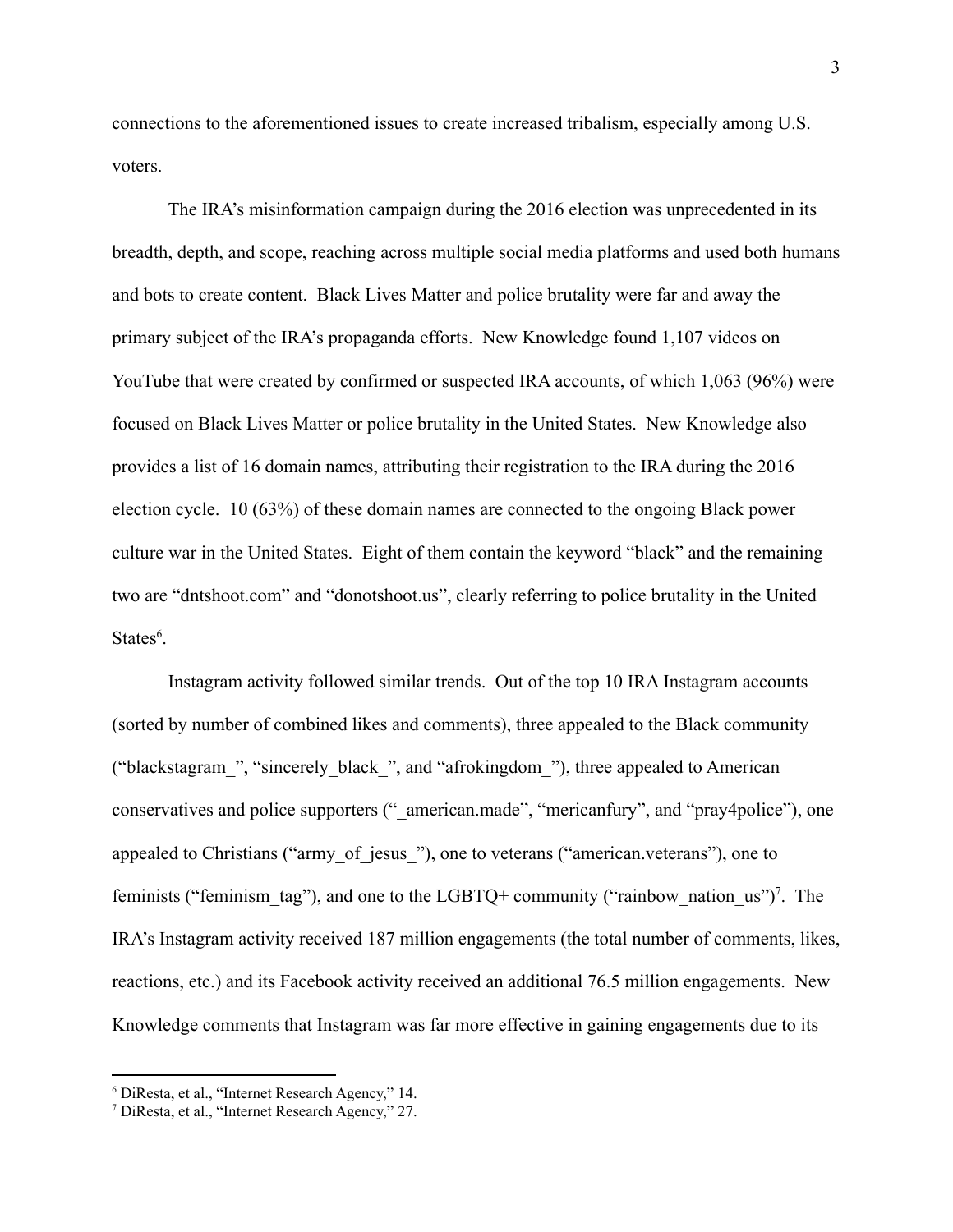"image-centric" model, which is ideal for waging psychological warfare through memetic content<sup>8</sup>. Additionally, Facebook estimates that over 126 million users were exposed to the IRA's content throughout the campaign through the Facebook platform, and at least an additional 20 million users were exposed to the content through Instagram<sup>9</sup>.

It is now necessary to step back and view this from the context of grand strategy and psychological warfare. Clausewitz's trinity of warfare tells us that in order to wage war, any government must maintain the support of its people. If the government loses its legitimacy, then it is at risk of becoming relatively disadvantaged in the global stage due to increased civil dissatisfaction. According to New Knowledge's analysis, the IRA's politically leftist accounts "criticized mainstream, established Democratic leaders as corporatists or too close to neo-conservatives," while politically rightist accounts "denigrated the U.S. media and intelligence community as untrustworthy, and diminished long-standing Conservative [sic] leaders... while elevating Donald Trump"<sup>10</sup>. Both of these viewpoints seek to degrade public trust in the U.S. government and sow social division and tribalism among conservatives and liberals alike, attempting to force the U.S. into a position of relative disadvantage in the context of grand strategy and on the global scale.

A field of military operations that spawned with the creation of the Internet is cyber operations. Our world, at the community, national, and global level, is becoming increasingly dependent on computers. Elections, industrial manufacturing, and even our own personal schedules are facilitated by computing technology. And once scientists at academic institutions started linking computers together for the very first time, individuals began finding ways to use

<sup>8</sup> DiResta, et al., "Internet Research Agency," 8.

<sup>9</sup> DiResta, et al., "Internet Research Agency," 6.

<sup>10</sup> DiResta, et al., "Internet Research Agency," 25.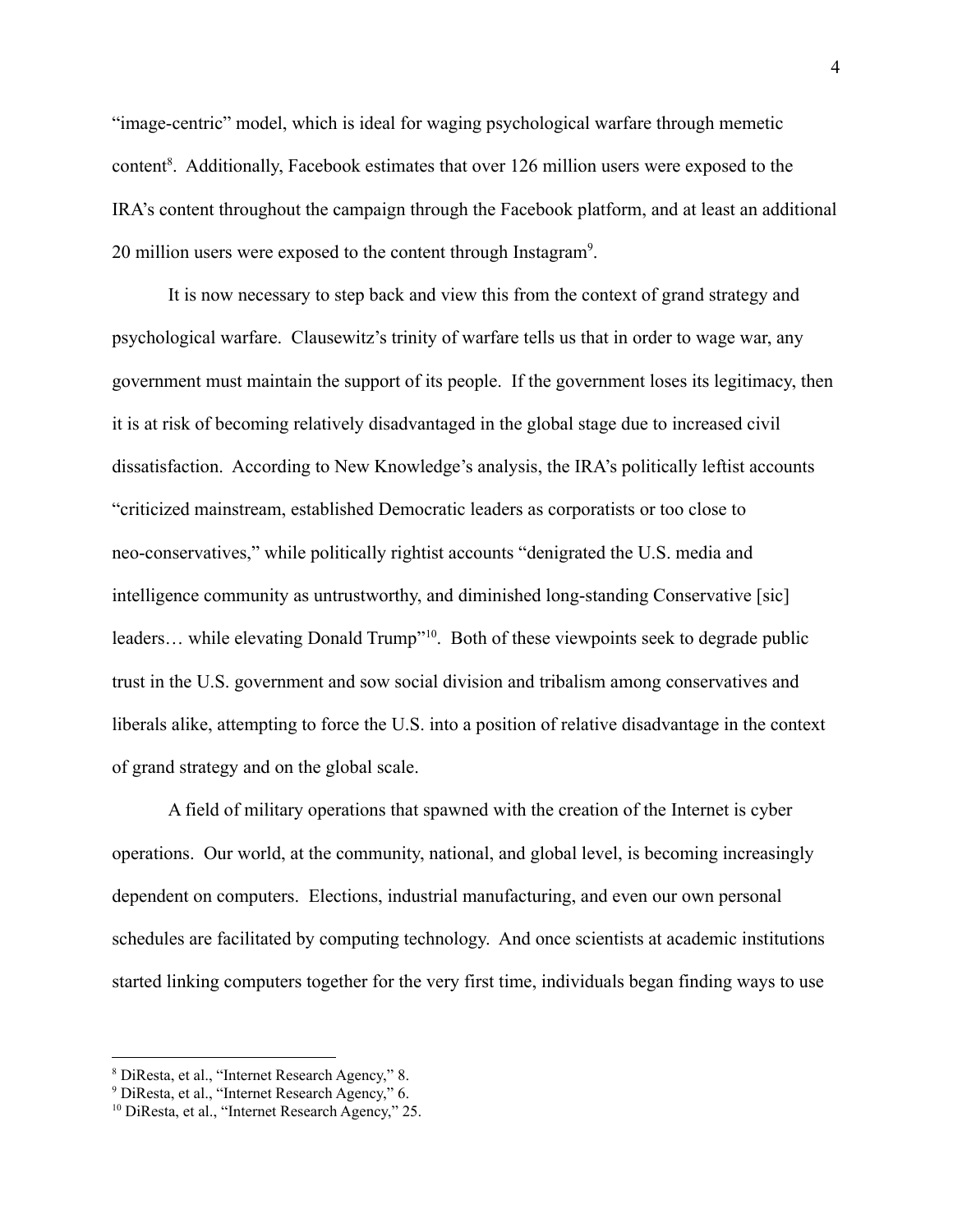connections between computers as a medium for destruction. Our adversaries' economies are now increasingly susceptible to cyber attacks through increased dependence on computing.

The cyber domain of warfare was drastically underestimated by national governments on the global scale for almost two decades. The power that cyber superiority carried with it was too difficult to see to be properly understood. Compounded with the novelty of computers and the infancy of the software security industry, open computer networks and the security risks associated with them were not yet well understood. Enter onto the world stage the Rootkit.TmpHider computer worm, better known outside the software security world as Stuxnet.

In January of 2010, a team of inspectors from the International Atomic Energy Agency were investigating an issue in a uranium enrichment plant in Natanz, Iran. Both workers at the plant and experts from the IAEA had recently noticed that the gas centrifuges in the plant had been failing at an extraordinarily high rate<sup>11</sup>. Neither the workers nor the inspectors had any idea what the issue was. The centrifuges controllers ran a specific software which communicated with Siemens Step 7, a controller programming software running on the Windows 7 operating system<sup>12</sup>. Software security experts began to discover over the next couple months that "zero-day" undiscovered exploits was allowing a specific mysterious malware package to infect the Step 7 software and subsequently the centrifuge controllers, causing them to spin the centrifuges at dangerous rates and cause them damage.

A team of experts at Belarusian company VirusBlokAda first discovered the malware programs Rootkit.TmpHider and SScope.Rootkit.TmpHider.2 on June 17, 2010. In an official statement, VirusBlokAda said that the new malware "installs two drivers: mrxnet.sys and mrxcls.sys". These drivers leverage a previously unidentified vulnerability in the way that

<sup>&</sup>lt;sup>11</sup> Zetter, "Unprecedented Look at Stuxnet."

<sup>&</sup>lt;sup>12</sup> Tsui, "Stuxnet."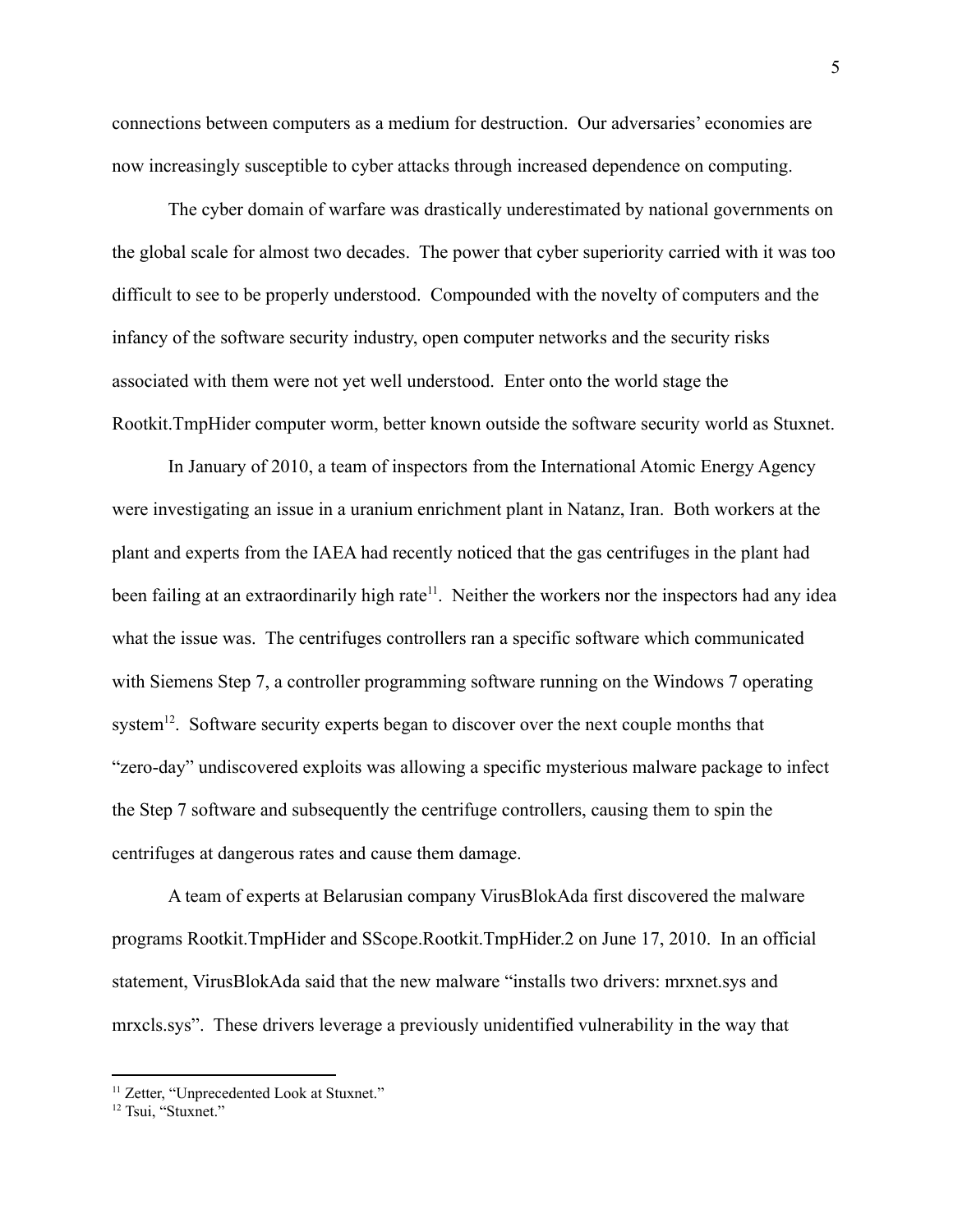Windows processes shortcut (LNK) files. The malware itself (now referred to as Stuxnet) infected files on a USB flash drive. Plugging the flash drive into a computer and using Windows Explorer to view its contents allowed Stuxnet to leverage the LNK vulnerabilities and infect the current machine. This represented an unprecedented method of attack in the world of computer security. Such a complex operating system as Windows 7 with complex security structures in place was suddenly susceptible to a small executable file that snuck through security to infect a specific distribution of a specific software.

Computer worms were by no means a new idea. For perspective, the first computer worm was the Morris worm<sup>13</sup>, which took down about 10% of the infantile Internet in 1988 and decompiled to only a few thousand lines of the C programming language<sup>14</sup>; Stuxnet was detected over twenty years after this incident. But it became clear to computer scientists, software developers, policymakers, and the world at large that this was no ordinary computer worm. Stuxnet was the world's first large-scale digital weapon, created and unleashed into the wild with a specific purpose in its mind. Stuxnet's impact on the world was clear: it damaged or destroyed approximately one thousand Iranian uranium gas centrifuges, which set back their nuclear program by approximately two years<sup>15</sup>. The idea that an intangible weapon, one that existed only in the form of binary, could cause severe damage to a national weapons program by remote control was paralyzing. What seemed once like science fiction suddenly became a reality for the world in 2010.

As with psychological operations, it is important to analyze this not only as a single incident but as one event in the greater context of grand strategy and national power on the global stage. The primary elements of national power are widely considered to be *diplomacy*,

<sup>&</sup>lt;sup>13</sup> FBI, "Morris Worm."

<sup>&</sup>lt;sup>14</sup> arialdomartini, "morris-worm."

<sup>&</sup>lt;sup>15</sup> Tsui, "Stuxnet."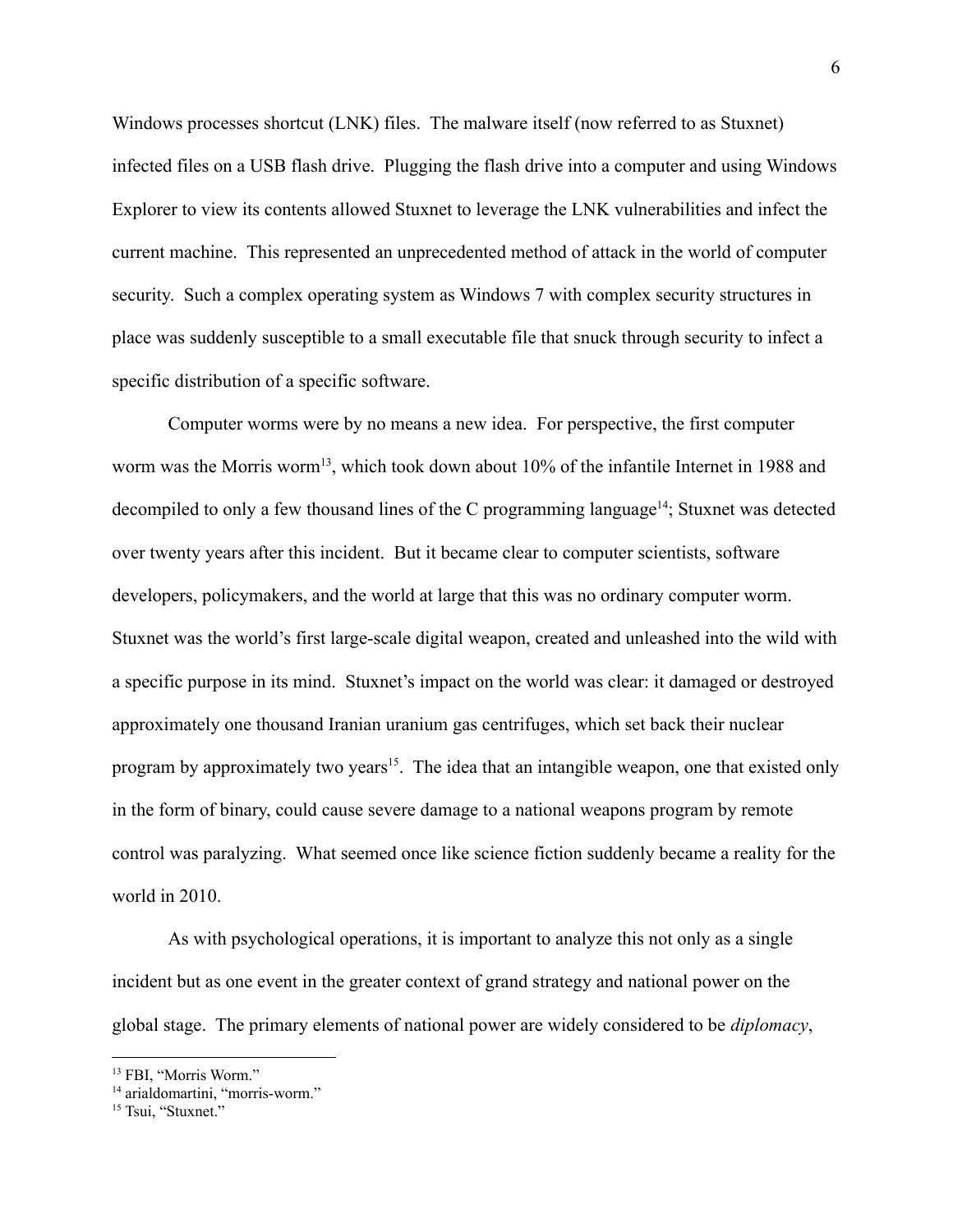*information*, *military*, and *economy*. Cyber warfare (and in particular the 2010 Stuxnet attack) targets a country's economy. The ability to cause serious and long-lasting damage to an enemy's industrial complex and war machine from anywhere on the planet, using intangible software to cause tangible effects, is incredibly powerful.

To this day, nobody has positively identified a single organization as the developer of the Stuxnet worm, though many claim the United States government and the Israeli government collaborated to develop it, as both displayed much concern at Iran's growing nuclear program. This claim has not been confirmed or denied in an official capacity by either government. However, the damage that Stuxnet caused to the Iranian nuclear program and therefore Iran's national military strength was unprecedented, and this incident laid bare the power and the dangers of the rising domain of cyber warfare.

But we must recognize that cyber operations are a double-edged sword. As cyber operations become more damaging to our enemies' economic structures, attacks of similar scale become more damaging to our own nation's economic structures. And yet again, our adversaries show no mercy: our own country suffers from threats to our government, to our economy, and to our people originating from throughout the world.

In April 2021, a large-scale cyber attack took down the Colonial Pipeline on the East Coast, shutting down a massive source of oil for millions along the eastern seaboard<sup>16</sup>. On April 29, a hacking group gained access to the networks of Colonial through an unused virtual private network (VPN) account connected to the company's network. Hackers most likely discovered the account's password in a data breach found on the dark web. A little more than a week later, a note appeared on one of the computer screens in Colonial's control room, demanding a ransom payment in the form of millions of dollars in cryptocurrency. Supervisors and executives were

<sup>&</sup>lt;sup>16</sup> Turton and Mehrotra, "Hackers Breached Colonial Pipeline."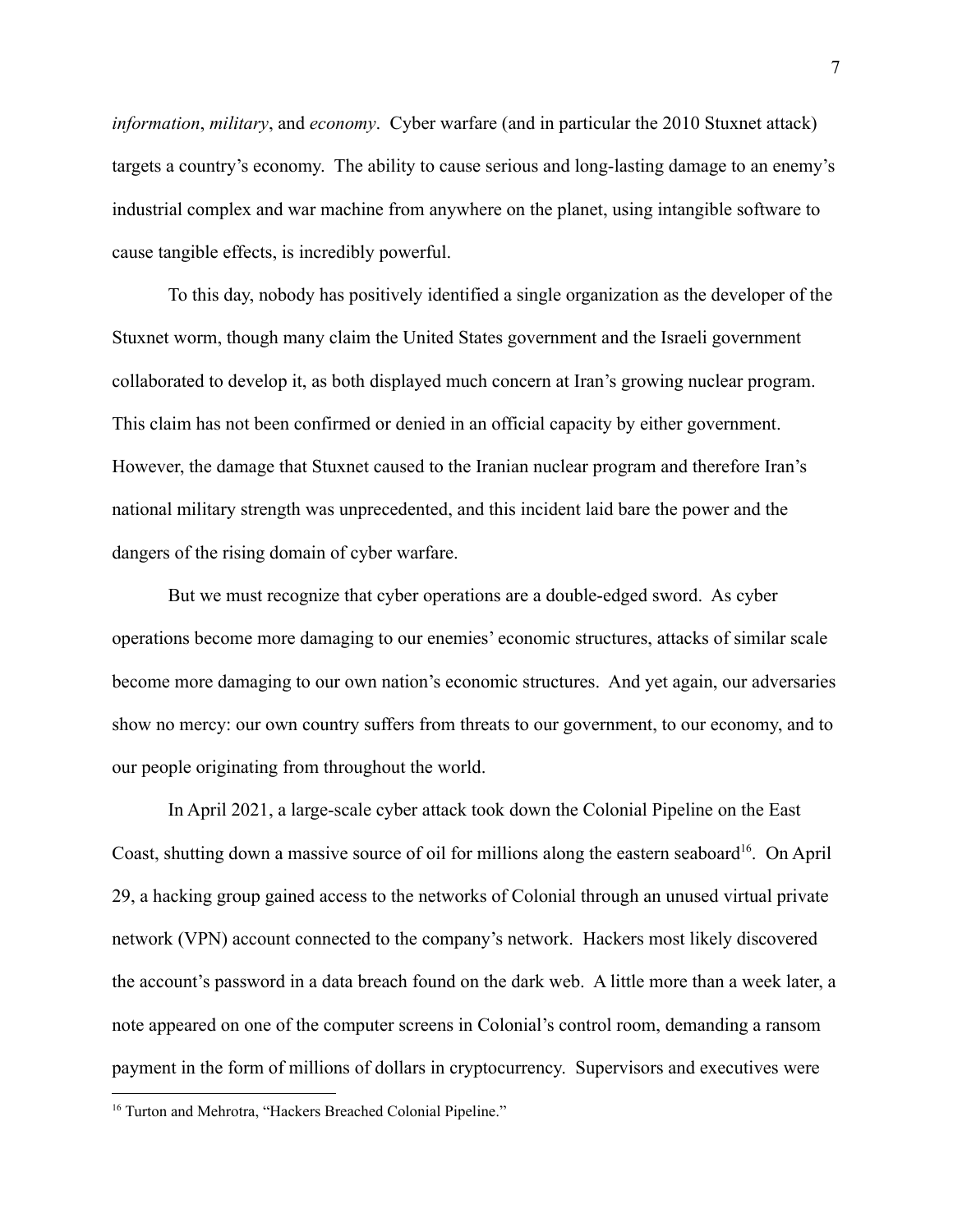stunned and began to shut down the pipeline in order to protect the company's interests. The steady flow of oil suddenly came to a halt, and the people of the East Coast were suddenly deficient 100 million gallons of oil per day.

In May, Colonial accepted to pay a ransom of \$4.4 million and subsequently reopened the pipeline. After an extensive search of several thousand miles of pipeline, executives eventually determined that no pipeline was damaged. After the attack, Colonial consulted the cybersecurity firm Mandiant, which helped Colonial executives to understand the extent of the hackers' damage inside their system. Mandiant determined that the information technology and communications system had been breached, and this was how the hackers were able to post ransom notes and move around inside the Colonial system. However, Mandiant determined that the hackers were unable to breach the operations network: the computer systems that controlled the actual flow of oil through the pipeline, indicating that the damage was not as bad as initially perceived. This supported Colonial's previous conclusion that the pipeline was not directly damaged by the aggressors, serving as a relief to Colonial and to the population of the East Coast as the steady flow of fuel returned.

Arguably more significant than the actual incident to military history and the changing nature of warfare is the unprecedented method of attack and the organization behind it. It is widely believed that the responsible organization is DarkSide, a Russia-linked cybercrime group<sup>17</sup>. Further research into DarkSide reveals that they are not simply petty criminals or genius college dropouts with an advanced understanding of modern operating systems; they are a well-organized group that has found a way to monetize computer system infiltration and convert it into a profitable industry.

<sup>&</sup>lt;sup>17</sup> Turton and Mehrotra, "Hackers Breached Colonial Pipeline."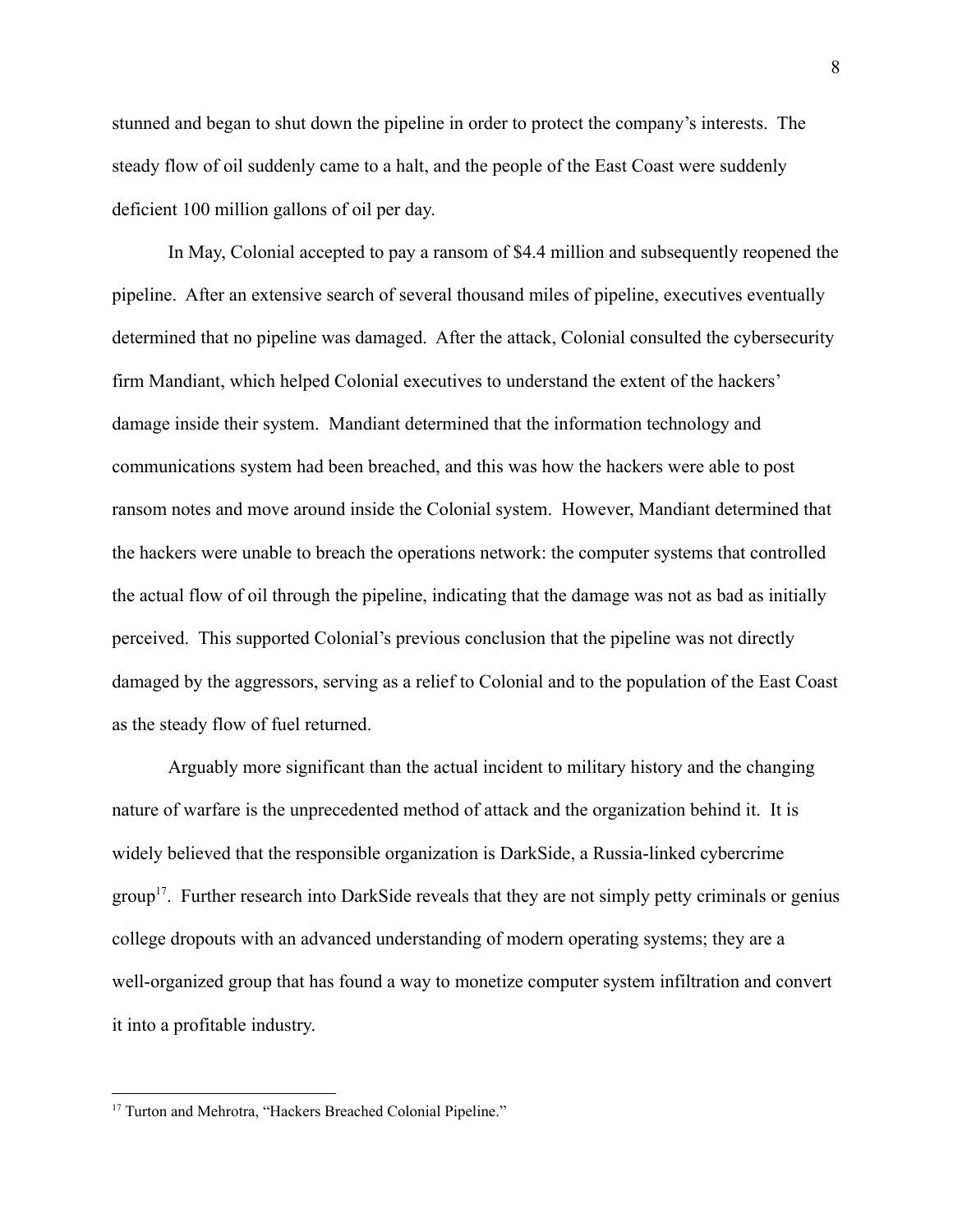The specific form of malware that DarkSide develops is most commonly referred to as *ransomware*, which is software that silently finds its way onto your computer through security bugs in networks, encrypts your files, and offers the user a terrible choice: pay a ransom (typically in the form of cryptocurrency) within an allotted time limit or lose their files forever. DarkSide offers ransomware-as-a-service (RaaS), meaning they develop ransomware for affiliate organizations and clients and distribute the software for profit<sup>18</sup>. And the methods by which DarkSide infiltrates computers is incredibly complex and nuanced. DarkSide ransomware is the result of careful engineering and development, and it is clear that the software has specific intentions in mind. For example, on initialization, DarkSide ransomware will check the system language to ensure that the host machine is not owned by a Russian-affiliated organization<sup>19</sup>. This, in addition to the list of locations that DarkSide most commonly attacks, indicates that the cybercrime group seeks to attack computer networks operated by English-speaking organizations.

The implications of the recent DarkSide ransomware attack towards U.S. national security are not to be underestimated. First of all, the method of DarkSide's operation reveals that cyber warfare (and specifically ransomware) is now becoming an industry; a commodity bought and sold by cyber criminal groups that can be modified to suit a client's needs. This stands in stark contrast to computer malware as a toy made by a bored college student (as it was in the case of the Morris worm) or a weapon developed by a well-funded organization with a specific target in mind (as in the case of Stuxnet). And more significantly, DarkSide's behaviors reveal that English-speaking (and potentially American) countries, organizations, and individuals are being specifically targeted by these criminal groups. It is unknown if DarkSide is endorsed

<sup>&</sup>lt;sup>18</sup> Yogesh, "DarkSide Ransomware."

<sup>&</sup>lt;sup>19</sup> Shimol, "Return of the Darkside."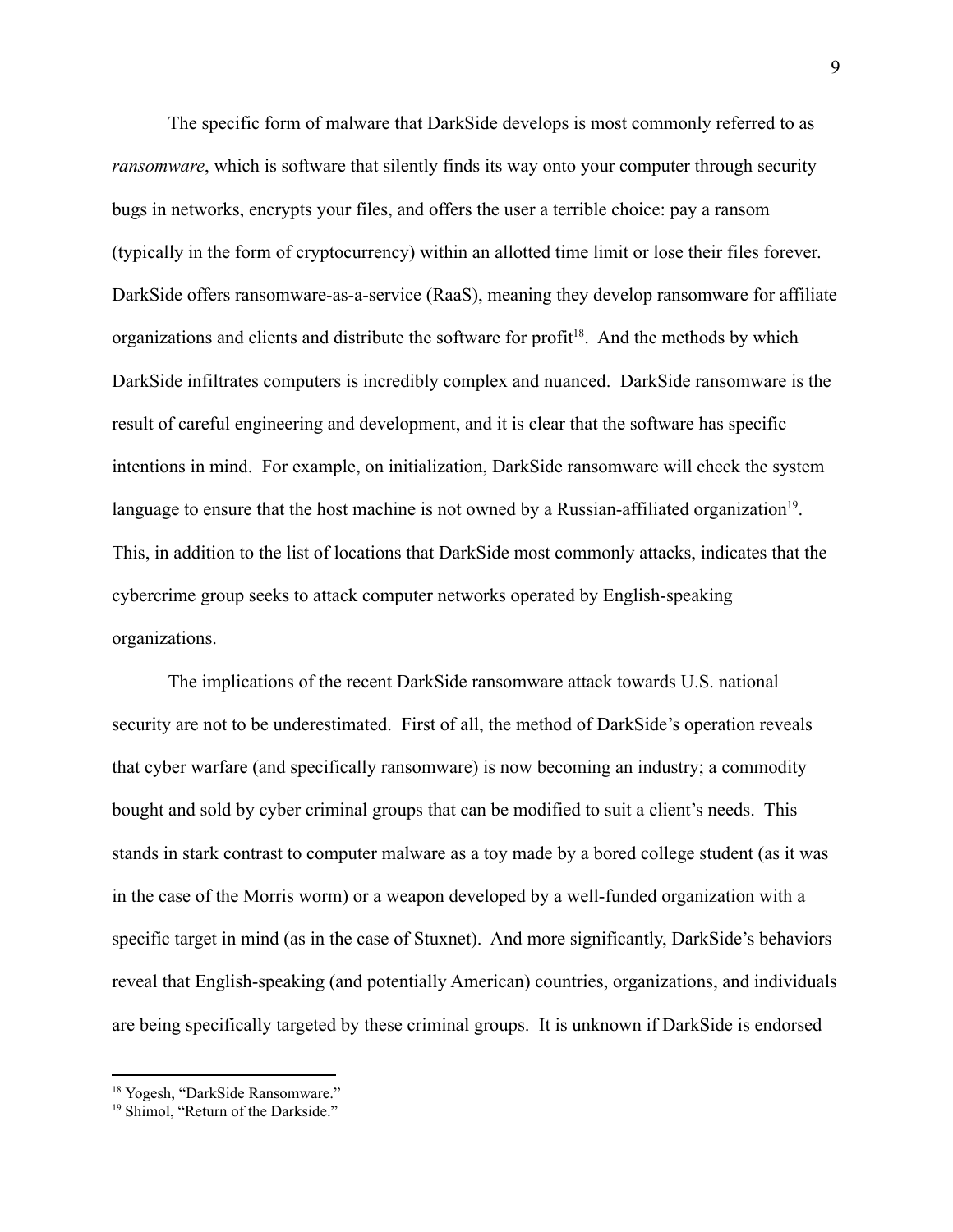or funded by the Russian government or the Internet Research Agency, although it is clear that DarkSide has intentions to damage United States economic structures and weaken the United States government.

It is also important to consider this attack, like the others above, in the context of grand strategy. A strong economy, one of the four previously discussed elements of national power, is critical to supporting the government, the military, and the people through Clausewitz's trinity of war. By grinding to nearly a complete halt a significant means of oil transportation, we see that DarkSide (and whoever their ransomware client may have been) has a new capability of severely damaging the U.S. economy, which has had and may continue to have obvious and far-reaching negative impacts on military production, civilian welfare, and government operation. Furthermore, such attacks can be used to wage psychological warfare on the U.S. population; if our economic infrastructure is vulnerable to attack, then citizens are less likely to trust the United States government and less likely to support the Department of Defense's operations. It is for both this reason and the need for economic stability that the United States remains particularly susceptible to cyber warfare.

Warfare is the use of force to force an adversary to comply with one's demands or will. And due to our nation's increased dependence on and susceptibility to psychological operations and cyber operations, warfare's defining act of force and thus its very nature has changed dramatically over the last twenty years. We have seen through the Internet Research Agency's ruthless psychological warfare campaign during the 2016 election cycle that psychological operations are a largely unexplored new threat to our national security. The Internet makes psychological operations extraordinarily inexpensive; any organization can easily create a couple dozen social media accounts with different names and target audiences and use them to broadcast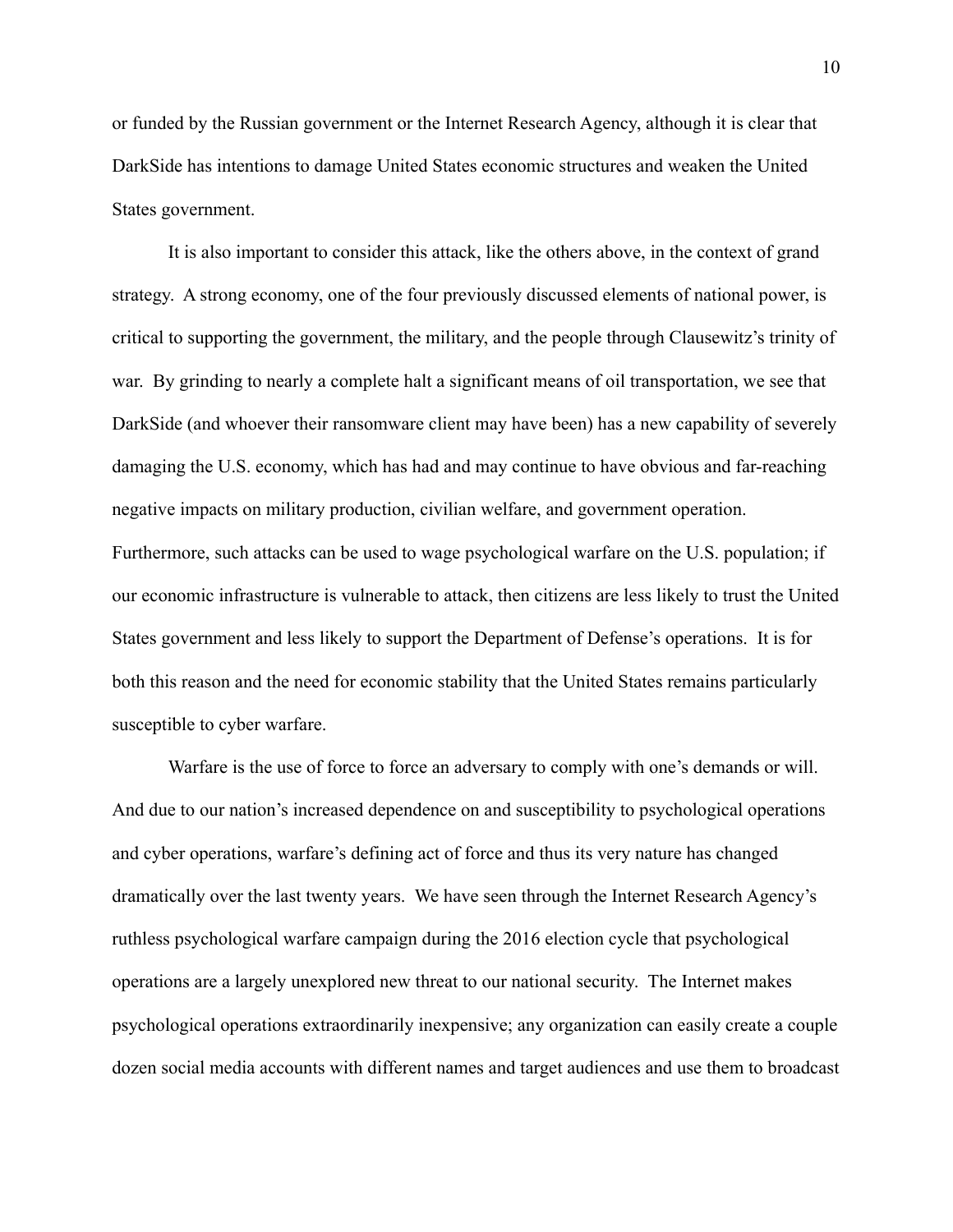an endless stream of carefully engineered information and opinions to the American population. And a dangerous complement to psychological operations in the information age is cyber warfare; this was made quite clear through both the Stuxnet and DarkSide attacks on the Iranian nuclear program and U.S. fuel infrastructure, respectively. Again, the Internet makes inflicting damage on enemy economic infrastructure much easier, much less expensive, and much more discreet. A malicious program can be sent as a few packets of unassuming data over a vast network, lying silent in every machine it infects until it finds its target. As the Internet, social media, and cybersecurity are in their relative infancy, still experiencing growing pains as they find their place in our society, the next twenty years will hold new hopes, new challenges, and new threats for our world. In the meantime the only thing we as a nation can do is learn from our own and others' weaknesses and mistakes of the past so that we may stand more prepared to defend ourselves when the time comes, whether that time be tomorrow or in the distant future.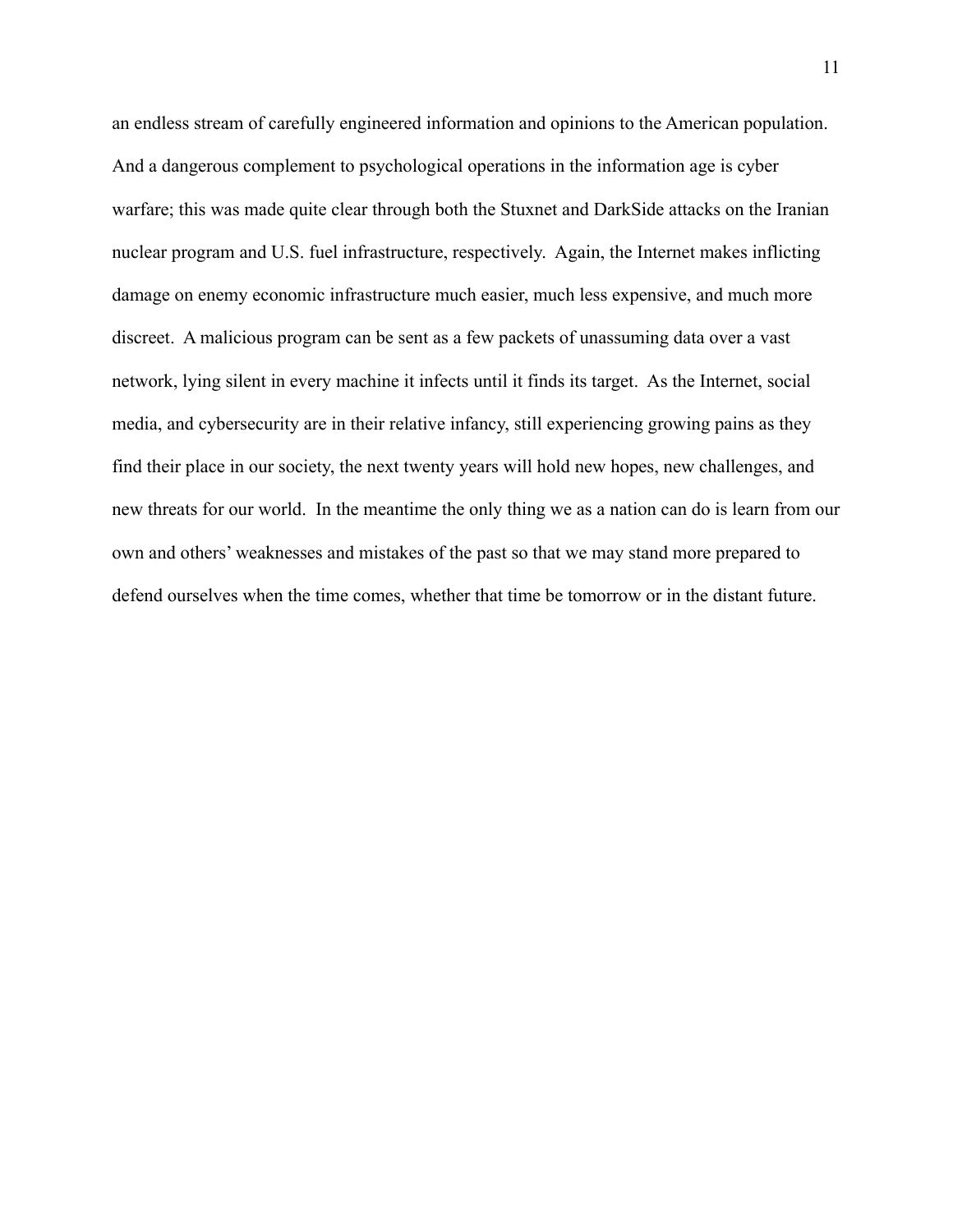## Bibliography

- arialdomartini. "morris-worm." GitHub (Git repository). Last commit November 24, 2020. https://github.com/arialdomartini/morris-worm
- Clausewitz, Carl von. *On War*. Princeton University Press, 1976.
- Department of the Army. *ATP 3-13.1: The Conduct of Information Operations*. Washington, D.C.: Department of the Army, 2008.
- DiResta, Renee, Kris Shaffer, Becky Ruppel, David Sullivan, Robert Matney, Ryan Fox, Jonathan Albright, and Ben Johnson. "The Tactics & Tropes of the Internet Research Agency." *University of Nebraska - Lincoln*, 2019, https://digitalcommons.unl.edu/cgi/viewcontent.cgi?article=1003&context=senatedocs
- Federal Bureau of Investigation. "Morris Worm, The." Federal Bureau of Investigation News. Last modified November 2, 2018. https://www.fbi.gov/news/stories/morris-worm-30-years-since-first-major-attack-on-inter net-110218
- Thompson, Nicholas, and Issie Lapowsky. "How Russian Trolls Used Meme Warfare to Divide America." *Wired*, December 17, 2018. https://www.wired.com/story/russia-ira-propaganda-senate-report/
- Patil, Yogesh. "DarkSide Ransomware." Qualys Community. Last modified June 9, 2021. https://blog.qualys.com/vulnerabilities-threat-research/2021/06/09/darkside-ransomware
- Roser, Mark, Hannah Ritchie, and Esteban Ortiz-Ospina. "Internet." Our World In Data, n.d. https://ourworldindata.org/internet
- Shimol, Ben Snir. "Return of the Darkside: Analysis of a Large-Scale Data Theft Campaign." Varonis: Inside Out Security. Last modified March 18, 2021. https://www.varonis.com/blog/darkside-ransomware
- Tsui, Sabrina. "Stuxnet." Dangerous World. Last modified December 12, 2018. https://dangerousworld.soe.ucsc.edu/author/sctsuiucsc-edu/